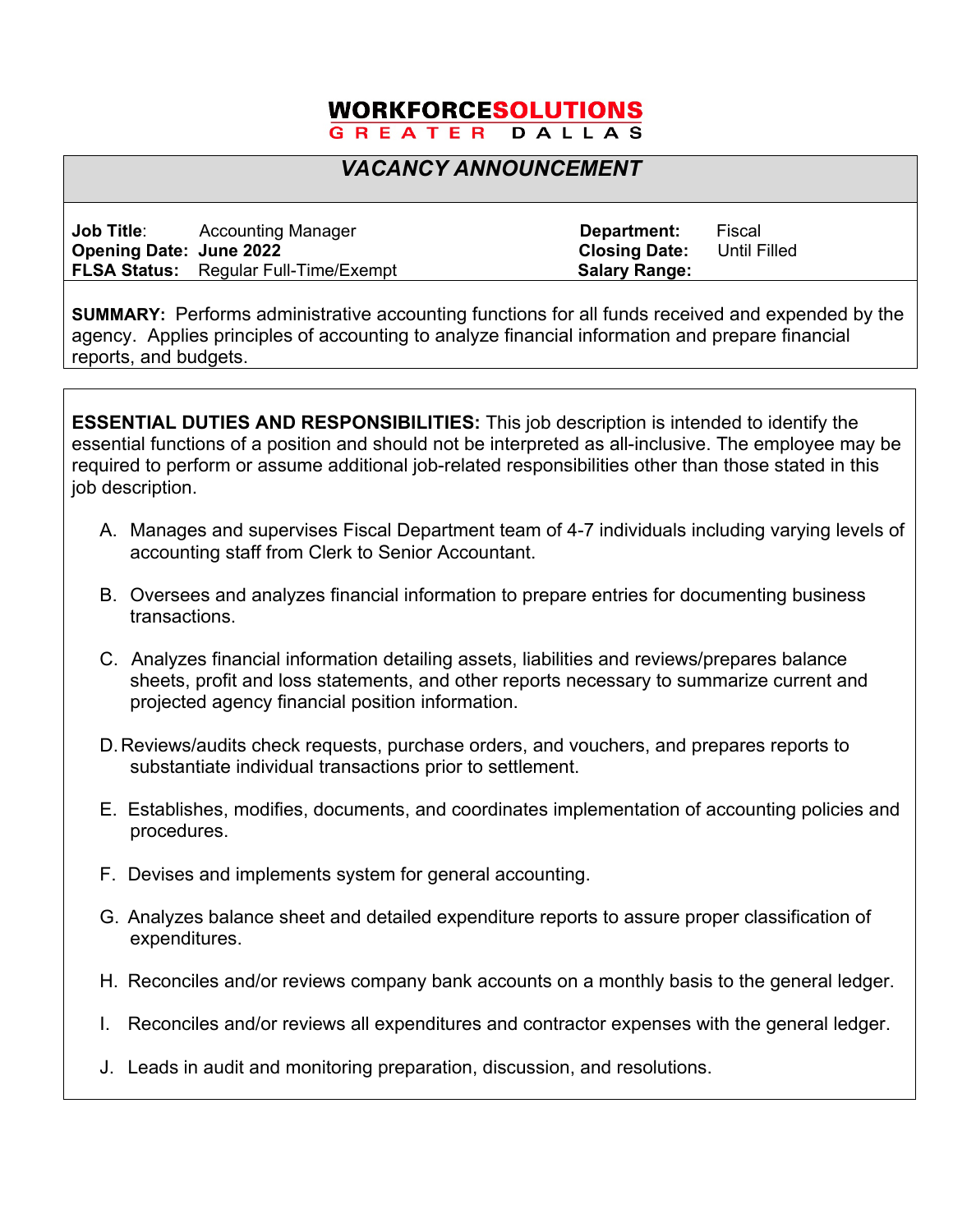- K. Prepares and/or reviews audit work papers and schedules for internal/external uses.
- L. Prepares detailed accounting reports of grant funds to expenditures for internal/external use.
- M. Assists in the development and maintenance of cost allocation plans.
- N. Participates in initial organization and setup of automated accounting system.
- O. Documents unit accounting procedures.
- P. Develops, coordinates, and implements financial policies and procedures in accordance with generally accepted accounting principles and regulatory policies.
- Q. Participates in special accounting projects and reporting.
- R. Maintains an up-to-date working knowledge of the TWC Financial Management Guide for Grants and Contracts and Federal Uniform Grant Guidance.
- S. Attends relevant meetings, training sessions, and conferences. Handles correspondence for assigned areas. Prepares custom ad-hoc reports and graphs for presentation to Board of Directors, and Senior Management.

**SUPERVISORY RESPONSIBILITIES:** The Accounting Manager is responsible to the Chief Financial Officer. Work is performed under general guidance and supervision. Acts on own initiative to develop unit procedures and manage day-to-day operations within overall agency objectives and procedures. This position may supervise up to seven subordinate Accountants and accounting clerks or temporary contract workers. Carries out supervisory responsibilities in accordance with the organization's policies and applicable laws. Responsibilities include interviewing, hiring, and training employees; planning, assigning, and directing work; appraising performance; rewarding and disciplining employees; addressing complaints and resolving problems.

**QUALIFICATIONS:** To perform this job successfully, an individual must be able to perform each essential duty satisfactorily. The requirements listed below are representative of the knowledge, skill, and/or ability required. Reasonable accommodations may be made to enable individuals with disabilities to perform the essential functions.

**EDUCATION and/or EXPERIENCE**: Bachelor's degree (B. A.) from four-year college or university in Accounting. CPA Certification preferred. Four to six years of progressively more responsible positions at the professional level in accounting.

**LANGUAGE SKILLS:** Ability to read, analyze, and interpret general business periodicals, professional journals, technical procedures, or governmental regulations. Ability to write reports, business correspondence, and procedure manuals. Ability to effectively present information and respond to questions from groups of managers, clients, customers, and the general public.